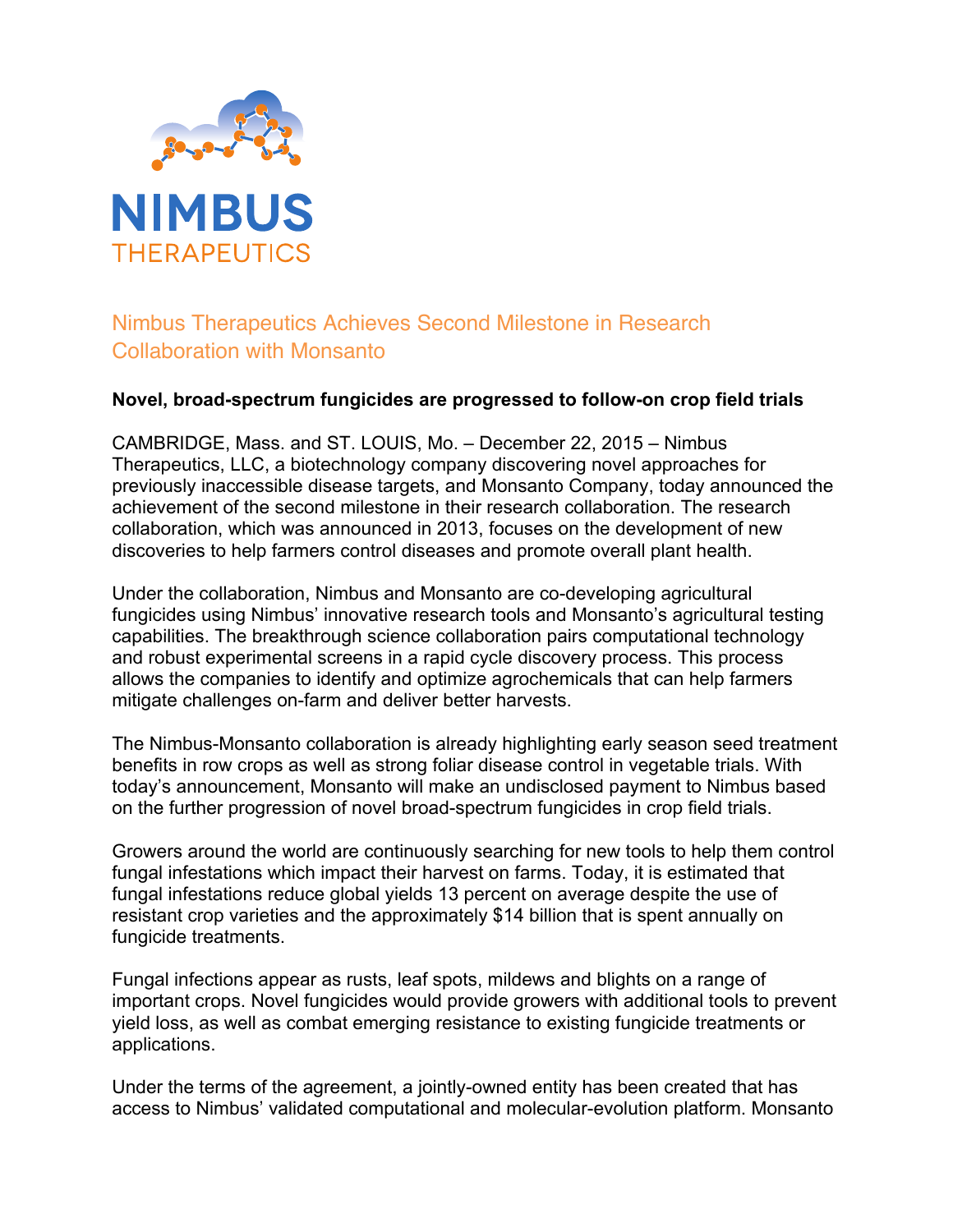has rights to applications within agriculture, and Nimbus will retain rights for all other applications.

## **About Nimbus**

Nimbus Therapeutics is a biotechnology company headquartered in Cambridge, Mass., that is pioneering a new computational technology-driven paradigm to rapidly advance a diverse pipeline of novel small molecule product candidates into clinical development. We are designing highly selective and potent medicines to disrupt known drivers of serious diseases, including metabolic disease, cancer and immune-inflammatory disorders.

Nimbus' development programs target well-characterized biological mechanisms which have proven unreachable by traditional drug development methods. Our lead targets – ACC, IRAK4, Tyk2, and KRas – were each discovered more than a decade ago, but have proven elusive to drug intervention due to limitations of potency, selectivity and pharmacokinetics in first-generation molecules.

We overcome these challenges through a deep integration of multiple disciplines, including computer-aided drug design, chemistry and pharmacology, working in close coordination with a focused network of close partners and collaborators. For more information please visit www.nimbustx.com.

# **About Monsanto Company**

Monsanto Company is a leading global provider of technology-based solutions and agricultural products that improve farm productivity and food quality. Monsanto remains focused on enabling both small-holder and large-scale farmers to produce more from their land while conserving more of our world's natural resources such as water and energy. To learn more about our business and our commitments, please visit: www.monsanto.com. Follow our business on Twitter® at www.twitter.com/MonsantoCo, on the company blog, Beyond the Rows® at www.monsantoblog.com, or subscribe to our News Release RSS Feed.

## ###

## *Monsanto Cautionary Statements Regarding Forward-Looking Information:*

*Certain statements contained in this release are "forward-looking statements," such as statements concerning the company's anticipated financial results, current and future product performance, regulatory approvals, business and financial plans and other nonhistorical facts. These statements are based on current expectations and currently available information. However, since these statements are based on factors that involve risks and uncertainties, the company's actual performance and results may differ materially from those described or implied by such forward-looking statements. Factors that could cause or contribute to such differences include, among others: continued*